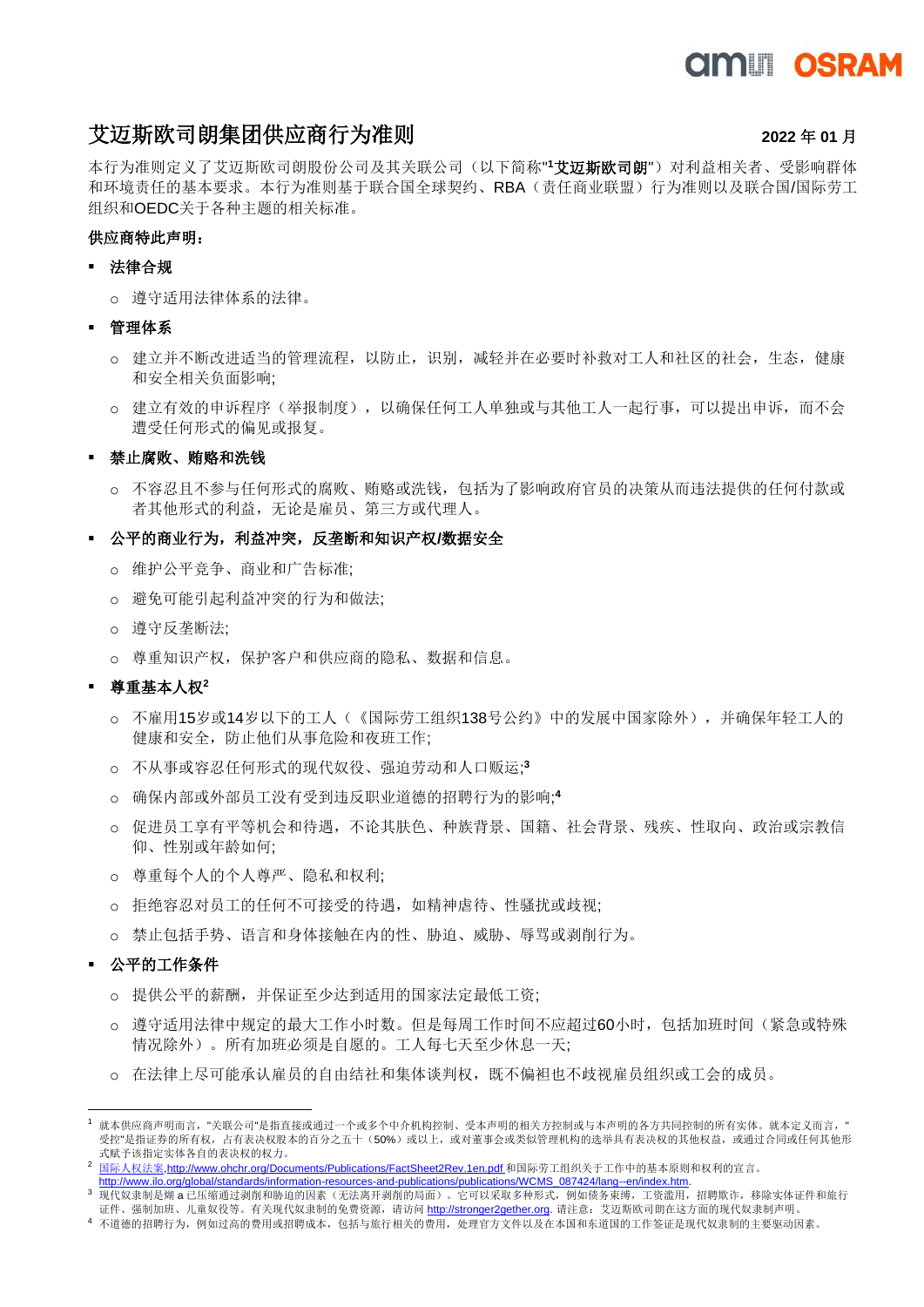## *CIMUI OSRAM*

### ▪ 所有内部和外部员工的健康和安全

- o 对所有内部和外部员工的健康和安全负责;
- o 控制危害,并采取合理可行的最佳预防措施预防意外事故和职业病;
- o 提供培训,并确保所有内部和外部员工接受健康和安全方面的教育;

### ▪ 环境与气候保护

- o 按照有关环境保护的适用法例及国际标准行事,包括使用及处理有害物质、废水及排放管理;
- o 减少水的使用和废物的处置,改善物料的循环再造和循环使用;
- o 可持续地利用和管理资源,不断改善环境,尽量减少环境污染和加强环境保护;
- o 在生产和提供商品和服务时提高能源效率,尽可能使用可再生能源和/或减少温室气体排放。
- 供应链
	- o 尽合理努力解决其自身供应链中的社会、环境和气候风险,并做出合理努力,使其供应商遵守与此处规定 相当的要求。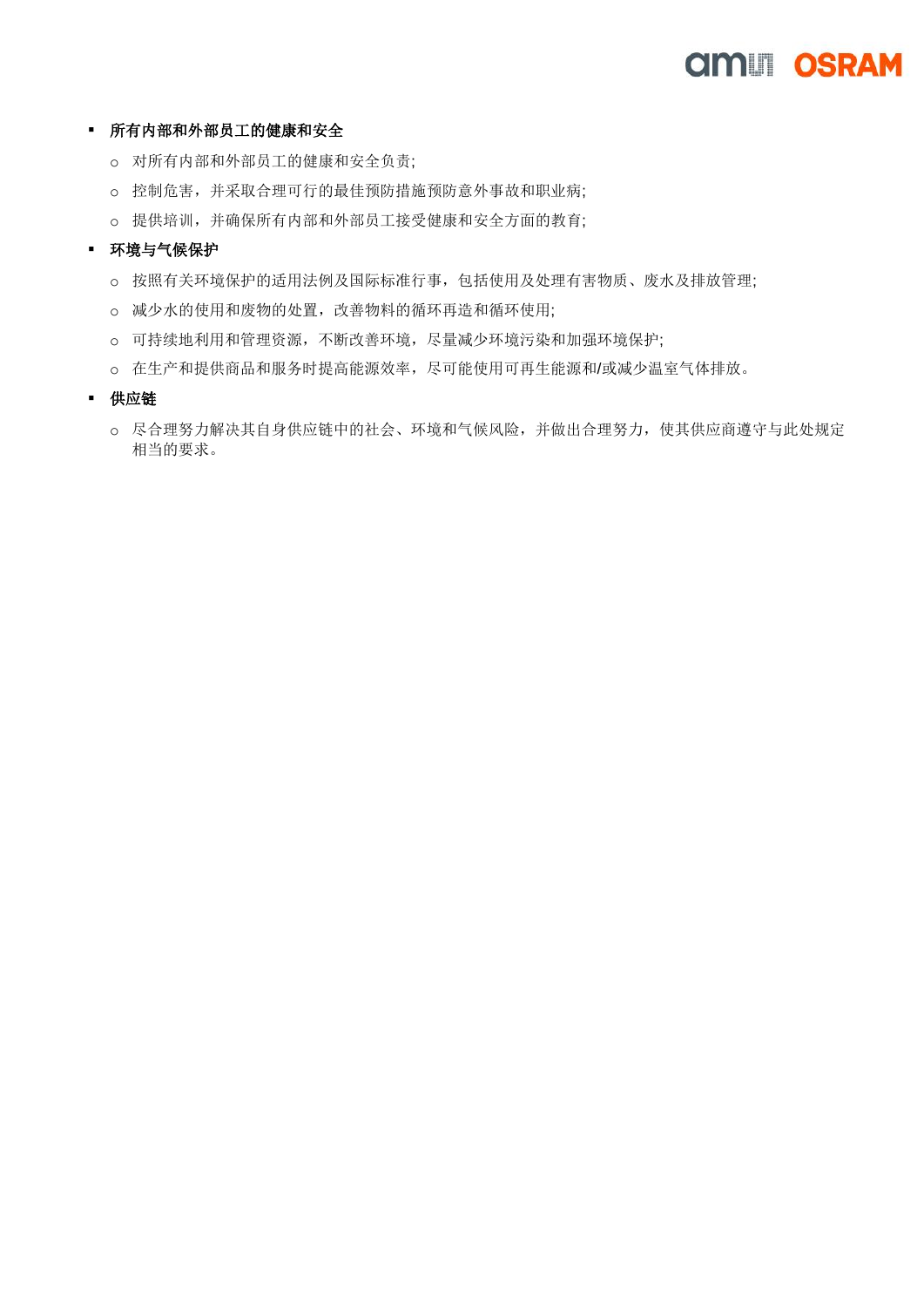# **AMIT OSRAM**

### 行为准则 **–** 冲突矿物补充协议 **<sup>2022</sup>** <sup>年</sup> **<sup>01</sup>** <sup>月</sup>

本冲突矿物补充协议(以下简称**"CMS"**)仅适用于向艾迈斯欧司朗交付集成到艾迈斯欧司朗产品中的材料、零件、 组件、子组件的供应商以及为艾迈斯欧司朗转售而供货的供应商(以下简称"货物").CMS是艾迈斯欧司朗供应商 行为准则的一个组成部分,该准则涉及艾迈斯欧司朗在无冲突采购"冲突矿物"方面的责任,以有效确保艾迈斯欧 司朗的供应商使用和销售冲突矿物不会导致刚果民主共和国("DRC")和毗邻的国家境内持续的冲突。.本CMS也适 用于向艾迈斯欧司朗间接交付货物的供应商,例如适用于向第三方(如:艾迈斯欧司朗的合同制造商、分销商) 以加工或非加工的形式交付订单和/或货物给艾迈斯欧司朗的供应商,前提是供应商确认此类货物是交付给给艾迈 斯欧司朗。

就本CMS而言,下列术语的含义如下:

- "冲突矿物"是指钶钽铁矿石、锡石、金、黑钨矿、钴或其衍生物,仅限于钽、锡和钨,除非美国国务卿确定其 他衍生物正在为"涵盖国家"的冲突提供资金,在这种情况下,它们也被视为冲突矿物;或由国务大臣确定为资助 "涵盖国家"冲突的任何其他矿物或其衍生物。
- "涵盖的国家"是指刚果民主共和国和与刚果民主共和国共享国际公认边界的任何国家。这些国家目前包括安哥 拉、布隆迪、中非共和国、刚果共和国、卢旺达、南苏丹、坦桑尼亚、乌干达和赞比亚。
- **"**刚果民主共和国无冲突"是指作为货物的属性,此类货物不包含直接或间接资助或使涵盖国家的武装团体受益 的冲突矿物。
- "最终规则"是指美国证券交易委员会根据《多德-弗兰克华尔街改革和消费者保护法》第1502条于2012年8月22 日通过的与使用冲突矿物有关的实施规则。

#### 供应商特此声明:

- o 充分致力于确保其对冲突矿物的使用和销售(无论是独立使用还是包含在其货物中)不会导致涵盖国家/地区 的持续冲突。因此,供应商应特别
	- (i)在整个供应链中执行合理的原产国查询(按照与《最终规则》此方面要求相当的标准),以及
	- (ii)参与已建立的供应链沟通流程,例如责任商业联盟("RBA")的负责任矿产倡议("RMI")。
- o 不得向艾迈斯欧司朗提供任何非刚果民主共和国冲突的货物。
- o 应艾迈斯欧司朗的要求,在三周内使用最新版本的RMI冲突矿产报告模板("CRMT"),向艾迈斯欧司朗提供 关于其货物中发生冲突矿物的所有相关数据。
- o 如果供应商意识到其供应链中的任何警告信号,表明上述声明可能不再有效时,请立即以书面形式通知艾迈斯 欧司朗。在这种情况下,供应商应立即进行进一步检查,以核实供应商交付的货物是否含有或仍含有冲突矿物, 并应向艾迈斯欧司朗提供合理的文件。
- o 尽最大努力促进其供应商遵守本CMS的声明。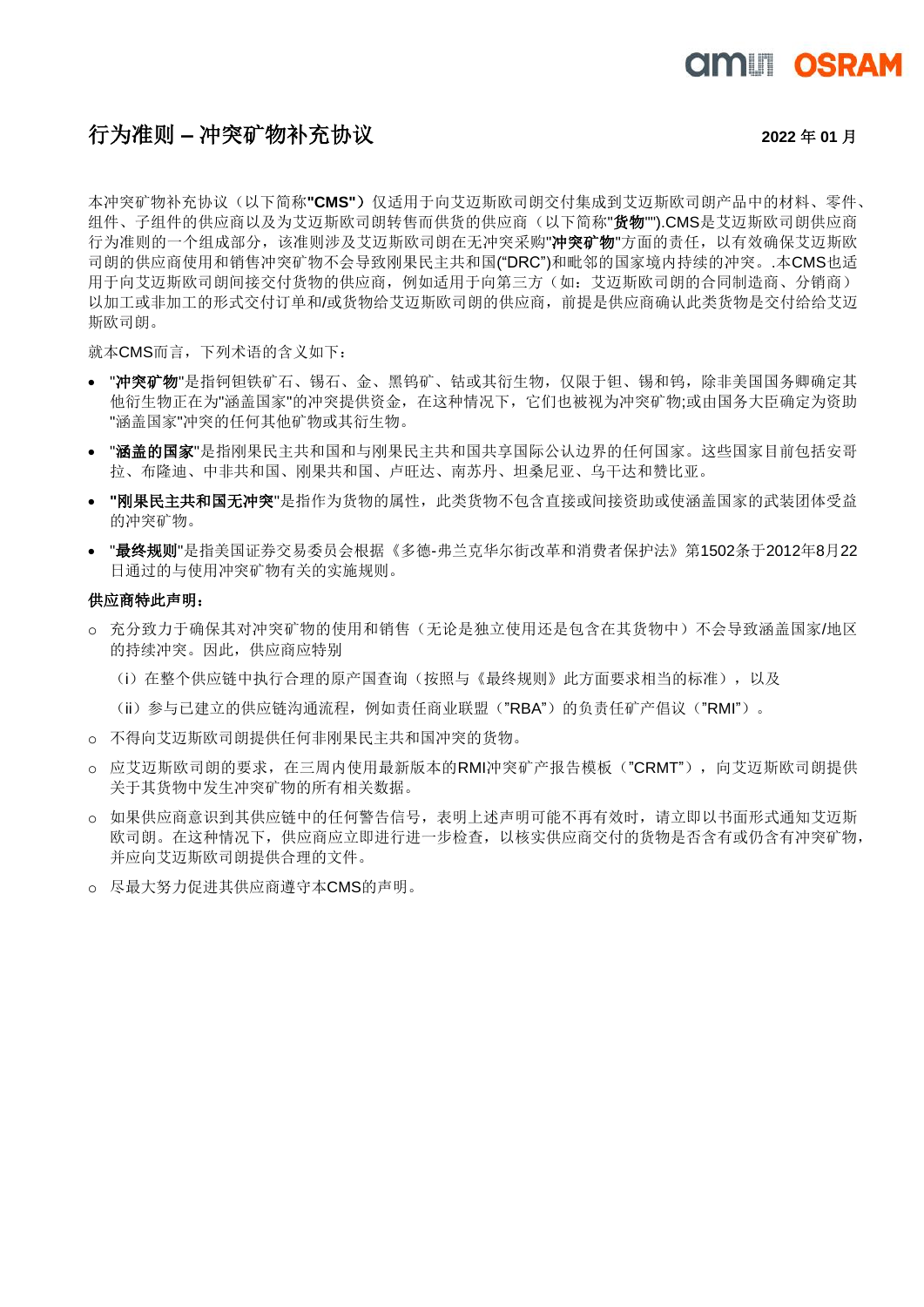# **AMIT OSRAI**

Code of Conduct - Declaration of the Supplier

### 行为准则 **-** 供应商声明

We hereby declare the following:

我方特此声明如下:

- 1. We have received a copy of the Code of Conduct for ams OSRAM Suppliers, including also its Conflict Minerals Supplement (CMS), if applicable, dated January 2022 (hereinafter "**Code of Conduct**") and hereby commit ourselves and our Affiliates, in addition to our commitments set out in the supply agreements with ams OSRAM, to comply with its principles and requirements. 我方已经收到一份艾迈斯欧司朗供应商行为准则,包括其日期为2022 年 01月的冲突矿物补充协议 (CMS) (如适用),并特此承诺,除了我们与艾迈斯欧司朗的供应协议中规定的承诺外,我们自己和我们的关联公 司还承诺遵守其原则和要求。
- 2. We will provide ams OSRAM upon request but not more than once a year either, at our option (i) a written self-assessment in the form provided by ams OSRAM or (ii) a written report approved by ams OSRAM describing the actions taken or to be taken to assure our compliance with the Code of Conduct.

我方将根据要求向艾迈斯欧司朗提供,但每年不超过一次,我们可选择 (i) 艾迈斯提供的书面自我评估,或 (ii) 艾迈斯欧司朗批准的书面报告,描述为确保我们遵守《行为准则》已采取或将要采取的行动。

3. We agree that ams OSRAM or a third party appointed by ams OSRAM and reasonably acceptable to us, shall be entitled (but not obliged) to conduct inspections at the relevant premises of us and/or our Affiliates in order to verify our compliance with the Code of Conduct. Such inspections may only be conducted upon prior written notice of ams OSRAM, during regular business hours, in accordance with the applicable data protection law and shall neither unreasonably interfere with our business activities nor violate any of our confidentiality agreements with third parties. We further agree to reasonably cooperate in any inspections conducted and to bear our expenses in connection with such inspection; ams OSRAM will bear its expenses. We are entitled to deny ams OSRAM's audit request, if we provide ams OSRAM promptly with a corporate responsibility audit report, provided that such report (i) is not older than 12 months, (ii) complies with customary standards, and (iii) is issued by a trusted and well acknowledged audit company. However, ams OSRAM shall remain entitled to conduct an own audit, if ams OSRAM has reasonable grounds to suspect that we failed to comply with the Code of Conduct.

我方同意,艾迈斯欧司朗尔的人的人,我们合理接受的第三方有权(但无义务)对我方和/或我方 关联公司的相关场所进行检查,以核实对《行为准则》的遵守情况。根据适用的数据保护法,只有在事先书 面通知艾迈斯欧司朗后,艾迈斯欧司朗才能在正常工作时间内进行此类检查,并且不得无理地干扰我方的业 务活动,也不得违反我方与第三方的任何保密协议。我们进一步同意合理配合进行的任何检查,并承担与此 类检查相关的费用;艾迈斯欧司朗将承担其费用。如果我们及时向艾迈斯欧司朗提供企业责任审计报告,我们 有权拒绝艾迈斯欧司朗审计请求,前提是该报告 (i) 不超过 12 个月, (ii) 符合惯例标准, 以及 (iii) 由 值得信赖且公认的审计公司出具。但是,如果艾迈斯欧司朗有合理理由怀疑我们未能遵守《行为准则》,艾 迈斯欧司朗仍有权自行进行审计。

4. In addition to any other rights and remedies ams OSRAM may have, in the event of (i) our material or repeated failure to comply with the Code of Conduct or (ii) our denial of ams OSRAM's right of inspection as provided for in the third paragraph of this declaration, after providing us reasonable notice and a reasonable opportunity to remedy, ams OSRAM may terminate any purchase agreement entered into and/or any purchase order without any liability whatsoever.

Material failures include, but are not limited to, incidents of child labor, corruption and bribery, moneylaundering and failure to comply with the Code of Conduct's environmental and climate protection requirements. The notice and opportunity to remedy provision shall not apply to violations of requirements and principles regarding of the child labor as set out in the Code of Conduct or willful failures to comply with the Code of Conduct.

除艾迈斯欧司朗可能享有的任何其他权利和补救措施,如果(i) 我方严重或一再未能遵守《行为准则》,或 (ii) 在向我方提供合理通知和合理的补救机会后,我方拒绝艾迈斯欧司朗在本声明第三段中规定的检查权, 艾迈斯欧司朗可以终止签订的任何购买协议和/或任何采购订单,而无需承担任何责任。

重大失误包括但不限于童工、腐败和贿赂、洗钱 和未能遵守《行为准则》的环境和气候保护要求。通知和补 救机会条款不适用于违反《行为准则》中规定的有关童工的要求和原则或故意不遵守《行为准则》的行为。

5. We agree that this declaration is subject to the substantive law, legal proceedings and venue which is set out in the purchase agreement and/or purchase order concluded between ams OSRAM and us and that, in the event no such agreement is yet established, is subject to the legal proceedings and substantive law (without reference to any of its conflict of law rules) in force at the place of the respective ams OSRAM purchasing company.

我方同意,本声明受艾迈斯欧司朗与我方之间签订的购买协议和/或采购订单中规定的实体法、法律程序和审